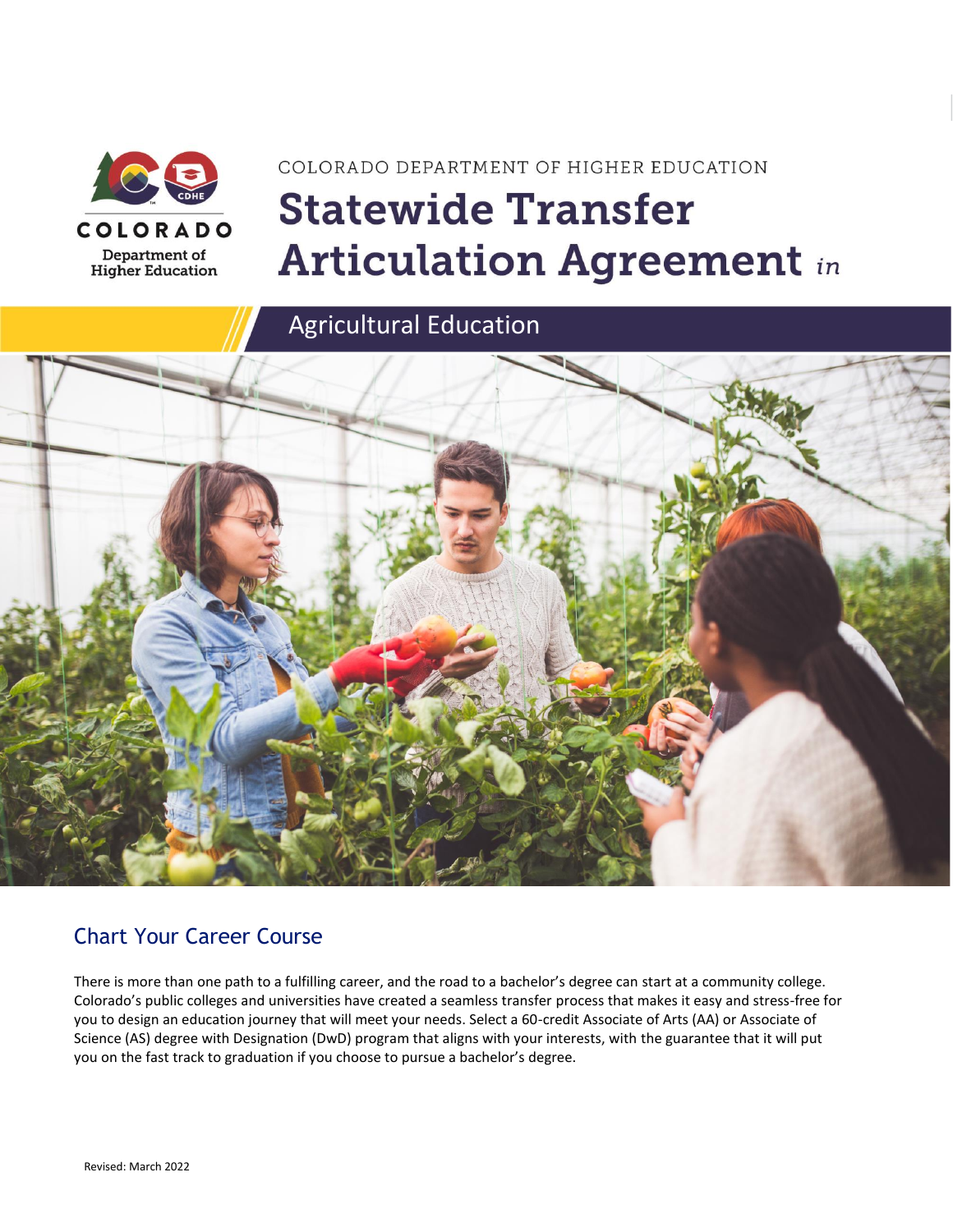### Introduction

Think you can't help to shape the future of farming in a classroom? Think again. Agriculture involves everything from the food we eat to the clothes we wear, and like so many other fields, it's growing and changing to meet the needs of our modern world. Agriculture educators are an essential part of this evolution, providing hands-on instruction to the next wave of this global industry's workforce. They also dive into cutting-edge topics like computerized farming equipment, biofuels, and satellite mapping that are designed to improve agricultural processes and more efficiently use natural resources. If you have an interest in agriculture, but not a desire to own and operate a farm, there is a wealth of other opportunities. Agriculture science teachers and professors, farm business management instructors, and other professionals with this expertise are in high demand.

In an associate program in Agricultural Education, you will study animal and soil sciences, study crop production, and develop basic agricultural mechanical skills. This degree is transferable to universities offering a bachelor's degree in Agriculture Education with a Teacher Development Concentration.

The first year of an Agricultural Education program will include math and English courses to meet general education requirements. The completion of introductory math and English courses in the first year is proven to grealy increase the likelihood of crossing the graduation stage, boosting your momentum along the academic pathway you select. Other general education courses on your pathway will cover topics in Arts and Humanities, History, Social and Behavioral Sciences, and Natural and Physical Sciences.

Program-specific courses may begin as soon as your first semester. These courses will become more advanced as you move along your degree pathway. Through this sequence of courses, your knowledge of the agricultural sector, food, and horticulture will grow and deepen. Coursework will include Agricultural Economics, World Interdependence – Population and Food, and General Crop Production. After completing a 60-credit associate degree, your degree pathway can continue with guaranteed transfer to a college that offers bachelor's degrees.

#### **Degree Pathway Knowledge & Skills**

- Agricultural sciences
- **Communication**
- Technological literacy
- Problem-solving skills
- **Leadership**
- Critical thinking



*"I am incredibly excited to start my career as either a high school business or agriculture teacher. I am excited to not only help students become financially literate, but to educate them about one of the most important industries in the world. My career path will allow me to teach in addition to pursuing my own entrepreneurial interests." Sarah Schaller, Adams State University student, pursuring degrees in Agribusiness and Marketing (B.S.) and Business Education (B.A.)*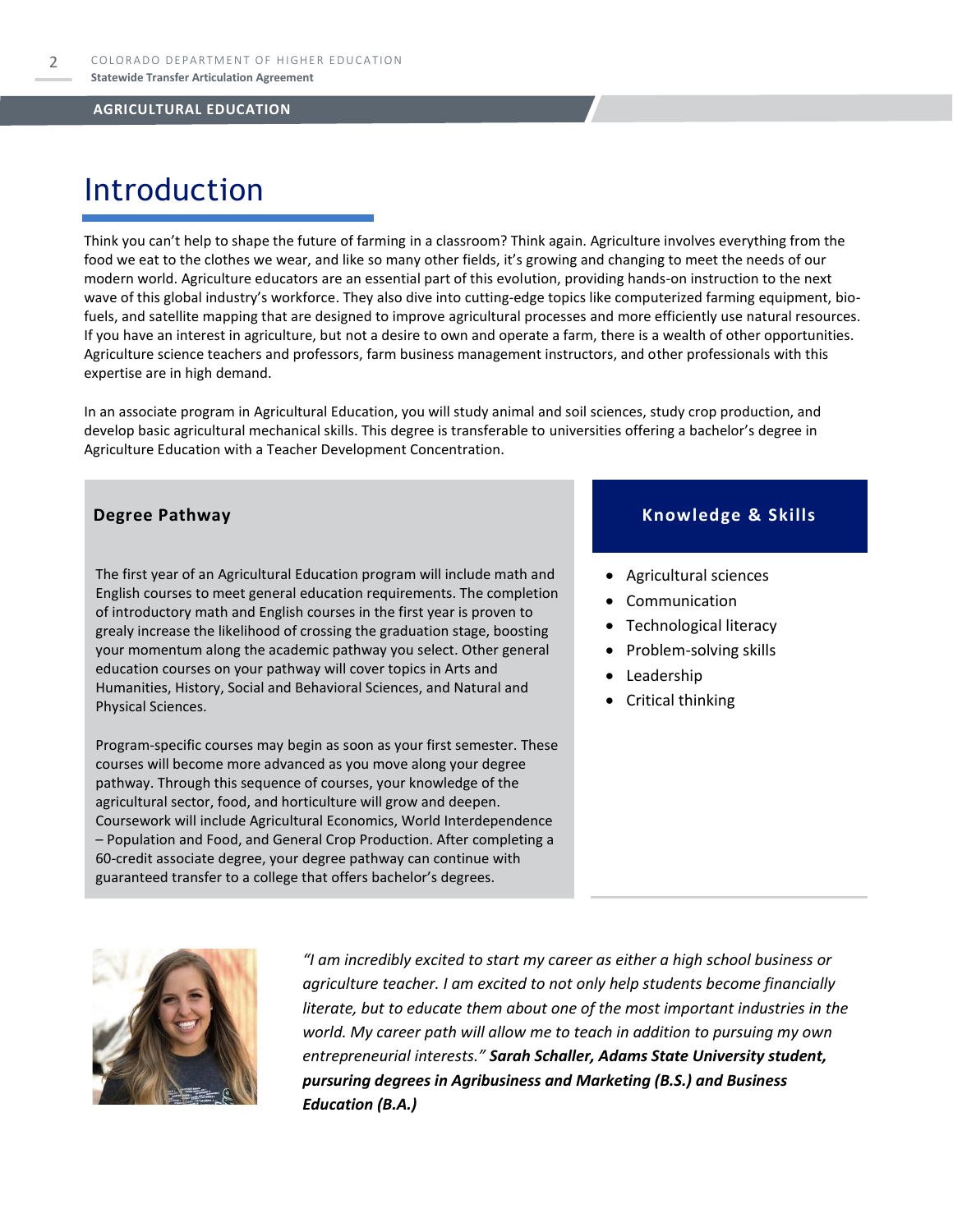## Participating Institutions

#### **Earn an Associate Degree with Designation (DwD)**

*From one of these Colorado public community/junior colleges*

**Aims Community College** [A.S. Agricultural Education]

**Northeastern Junior College** [A.G.S. Agriculture Education]

**Otero College** [A.S. Agriculture Education] **Trinidad State College** [A.S. Agriculture Education]

#### **Earn a Bachelor's Degree**

*From this Colorado public four-year institution*

#### **Colorado State University-Ft Collins**

[B.S. Agricultural Education – Teacher Development Concentration]

3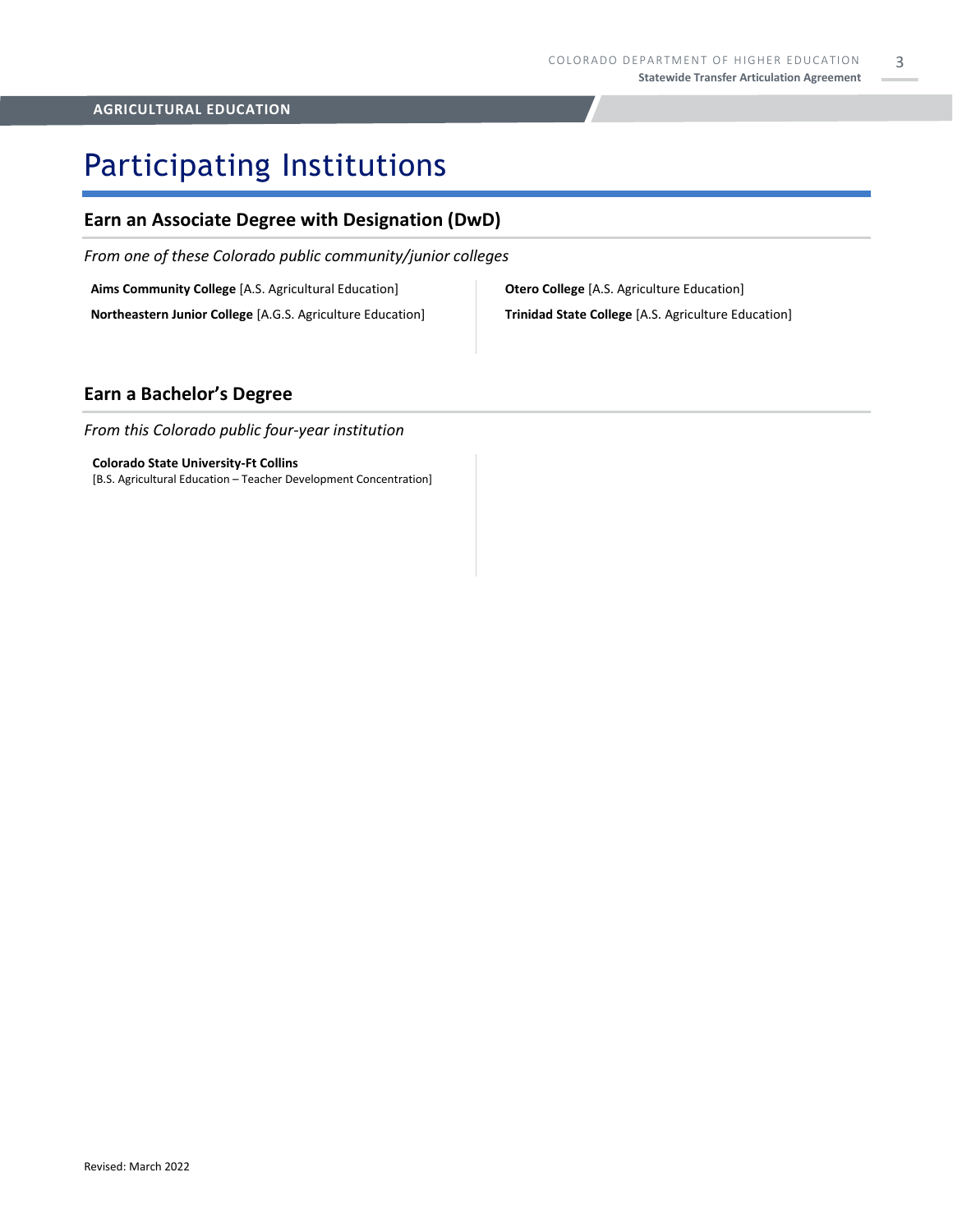# Prescribed Curriculum

### AGRICULTURAL EDUCATION

| Required Courses that Fulfill General Education Requirements<br><b>35 CREDIT HOURS</b> |                               |                                                                                                         |                                                                                                                                                                                                                        |  |
|----------------------------------------------------------------------------------------|-------------------------------|---------------------------------------------------------------------------------------------------------|------------------------------------------------------------------------------------------------------------------------------------------------------------------------------------------------------------------------|--|
|                                                                                        | <b>Credit</b><br><b>Hours</b> | <b>Community College</b><br>Course No.                                                                  | <b>Course Title or Category</b>                                                                                                                                                                                        |  |
| (Written)<br>Communication                                                             | 6                             | ENG 121/1021 and<br>ENG 122/1022<br><b>OR</b><br>ENG 122/1022 & a GT<br>Pathways approved<br>CO3 course | English Composition I (GT-CO1) & English Composition II (GT-CO2)<br><b>OR</b><br>English Composition II (GT-CO2) & a GT Pathways approved CO3<br>course (GT-CO3)                                                       |  |
| <b>Mathematics</b>                                                                     | 4                             | MAT 121/1340                                                                                            | College Algebra (GT-MA1)                                                                                                                                                                                               |  |
| <b>Arts &amp; Humanities</b>                                                           | 6                             |                                                                                                         | Two GT Pathways Arts & Humanities courses<br>(GT-AH1, GT-AH2, GT-AH3, GT-AH4)                                                                                                                                          |  |
| <b>History</b>                                                                         | 3                             |                                                                                                         | One GT Pathways History course (GT-HI1)                                                                                                                                                                                |  |
| Social &<br><b>Behavioral Sciences</b>                                                 | 6                             | AGE 102/1102<br><b>AND</b><br>AGR 260/2160                                                              | Agriculture Economics (GT-SS1)<br>World Interdependence – Population and Food (GT-SS3)<br>(AGR 260/2160 fulfills CSU's global and cultural awareness<br>requirement)                                                   |  |
| Natural &<br><b>Physical Sciences</b>                                                  | 10                            | BIO 111/1111 OR<br>BIO 221/2121<br><b>AND</b><br>CHE 101/1011 OR<br>CHE 107/1007 OR<br>CHE 111/1111     | General College Biology I with lab (GT-SC1) OR<br>Botany with lab (GT-SC1)<br><b>AND</b><br>Intro to Chemistry I with lab OR<br>Fundamentals of Chemistry with lab OR<br>General College Chemistry I with Lab (GT-SC1) |  |

| <b>Additional Required Courses</b> | <b>13 CREDIT HOURS</b> |              |                                             |
|------------------------------------|------------------------|--------------|---------------------------------------------|
| <b>Credit</b><br><b>Hours</b>      |                        | Course No.   | <b>Course Title</b>                         |
|                                    | 3                      | ASC 100/1100 | <b>Animal Science</b>                       |
|                                    | 4                      | AGY 100/1100 | <b>General Crop Production</b>              |
|                                    | 4                      | AGY 240/2140 | Introductory Soil Science (GT-SC1)          |
|                                    |                        | AME 105/1005 | <b>Basic Agricultural Mechanical Skilss</b> |

| Directed Electives: Choose 2 of the 4 courses listed below | <b>6</b> CREDIT HOURS |              |                                  |  |
|------------------------------------------------------------|-----------------------|--------------|----------------------------------|--|
| (Minimum 6 credits)                                        |                       |              |                                  |  |
| <b>Credit</b><br><b>Course Title</b><br>Course No.         |                       |              |                                  |  |
| <b>Hours</b>                                               |                       |              |                                  |  |
|                                                            |                       | ASC 250/2105 | Live Animal & Carcass Evaluation |  |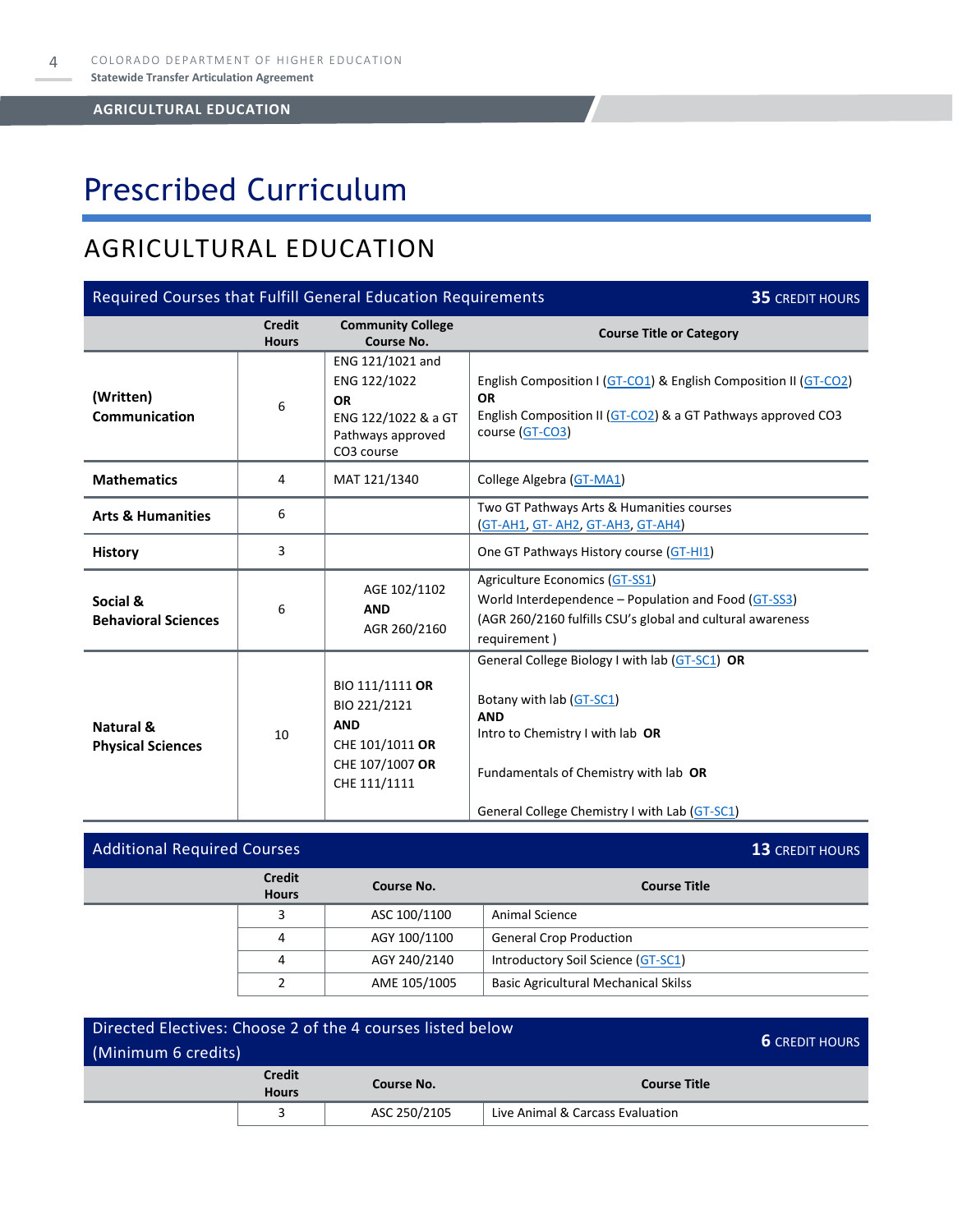|   | EDU 221/2211 | Introduction to Education    |
|---|--------------|------------------------------|
|   | HWE 100/1050 | <b>Human Nutrition</b>       |
|   | HLT 100/1000 | Horticulture Science         |
| 4 | <b>OR</b>    | OR                           |
|   | HLT 101/1101 | Introduction to Horticulture |

### Electives: Select a minimum of 9 credits from the list below **9** CREDIT HOURS

| Credit<br><b>Hours</b> | Course No.   | <b>Course Title</b>              |
|------------------------|--------------|----------------------------------|
| 3                      | AGE 205/2105 | Farm & Ranch Management          |
| 4                      | ASC 225/2125 | Feeds & Feeding                  |
| 3                      | ASC 230/2130 | Farm Animal Anatomy & Physiology |
| 2                      | ASC 288/2188 | Livestock Practicum              |
| $\overline{2}$         | AME 107/1007 | <b>General Power Mechanics</b>   |
| 3                      | AME 118/1018 | Farm Carpentry                   |
| 3                      | AME 125/1025 | <b>Agriculture Machinery</b>     |
| 3                      | AME 151/1051 | <b>Fundamentals of Welding</b>   |
| 3                      | AME 152/1052 | <b>Welding for AG Educators</b>  |
| 3                      | RAM 205/2005 | Range Management                 |

Total **63** CREDIT HOURS

**Note:** The Agricultural Education program at CSU is an approved program at 120 – 123 credits required for degree completion. After completing the coursework above, students will complete no more than an additional 60 credits at CSU to complete the Bachelor of Science degree.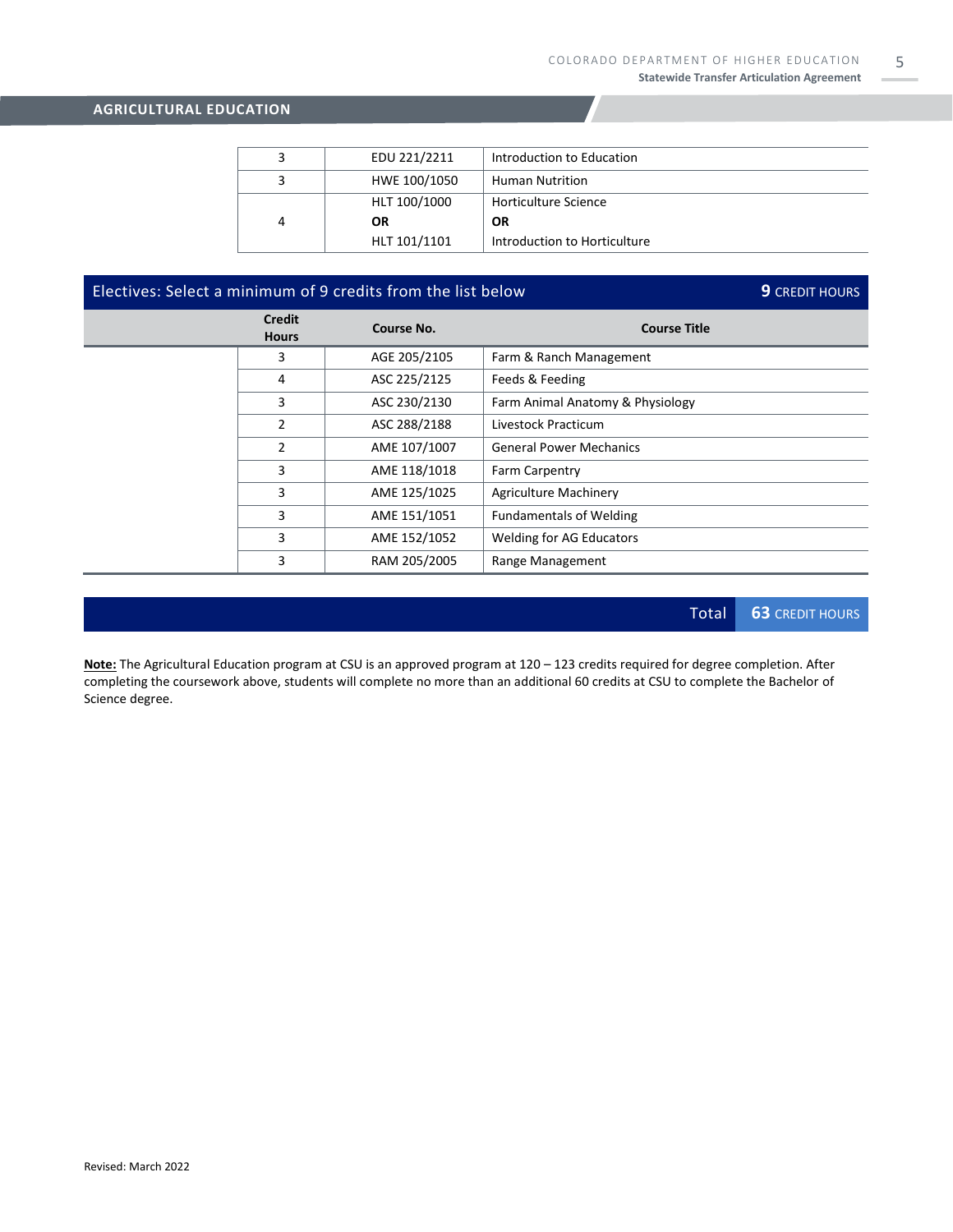# Course Planner

### AGRICULTURAL EDUCATION DEGREE PLAN

#### STUDENT NAME

| Institution:                   |                   |                     |                     |                  |  |  |  |
|--------------------------------|-------------------|---------------------|---------------------|------------------|--|--|--|
| <b>Semester</b>                | <b>Course No.</b> | <b>Course Title</b> | <b>Credit Hours</b> | <b>Completed</b> |  |  |  |
|                                |                   |                     |                     |                  |  |  |  |
|                                |                   |                     |                     |                  |  |  |  |
|                                |                   |                     |                     |                  |  |  |  |
|                                |                   |                     |                     |                  |  |  |  |
|                                |                   |                     |                     |                  |  |  |  |
|                                |                   |                     |                     |                  |  |  |  |
| <b>Total Credits Completed</b> |                   |                     |                     |                  |  |  |  |

| Institution:                   |                   |                     |                     |                  |  |  |  |
|--------------------------------|-------------------|---------------------|---------------------|------------------|--|--|--|
| <b>Semester</b>                | <b>Course No.</b> | <b>Course Title</b> | <b>Credit Hours</b> | <b>Completed</b> |  |  |  |
|                                |                   |                     |                     |                  |  |  |  |
|                                |                   |                     |                     |                  |  |  |  |
|                                |                   |                     |                     |                  |  |  |  |
|                                |                   |                     |                     |                  |  |  |  |
|                                |                   |                     |                     |                  |  |  |  |
|                                |                   |                     |                     |                  |  |  |  |
| <b>Total Credits Completed</b> |                   |                     |                     |                  |  |  |  |

| Institution: |            |                     |                                |                  |  |  |  |
|--------------|------------|---------------------|--------------------------------|------------------|--|--|--|
| Semester     | Course No. | <b>Course Title</b> | <b>Credit Hours</b>            | <b>Completed</b> |  |  |  |
|              |            |                     |                                |                  |  |  |  |
|              |            |                     |                                |                  |  |  |  |
|              |            |                     |                                |                  |  |  |  |
|              |            |                     |                                |                  |  |  |  |
|              |            |                     |                                |                  |  |  |  |
|              |            |                     |                                |                  |  |  |  |
|              |            |                     | <b>Total Credits Completed</b> |                  |  |  |  |

| Institution:                   |                   |                     |                     |                  |  |  |  |
|--------------------------------|-------------------|---------------------|---------------------|------------------|--|--|--|
| <b>Semester</b>                | <b>Course No.</b> | <b>Course Title</b> | <b>Credit Hours</b> | <b>Completed</b> |  |  |  |
|                                |                   |                     |                     |                  |  |  |  |
|                                |                   |                     |                     |                  |  |  |  |
|                                |                   |                     |                     |                  |  |  |  |
|                                |                   |                     |                     |                  |  |  |  |
|                                |                   |                     |                     |                  |  |  |  |
|                                |                   |                     |                     |                  |  |  |  |
| <b>Total Credits Completed</b> |                   |                     |                     |                  |  |  |  |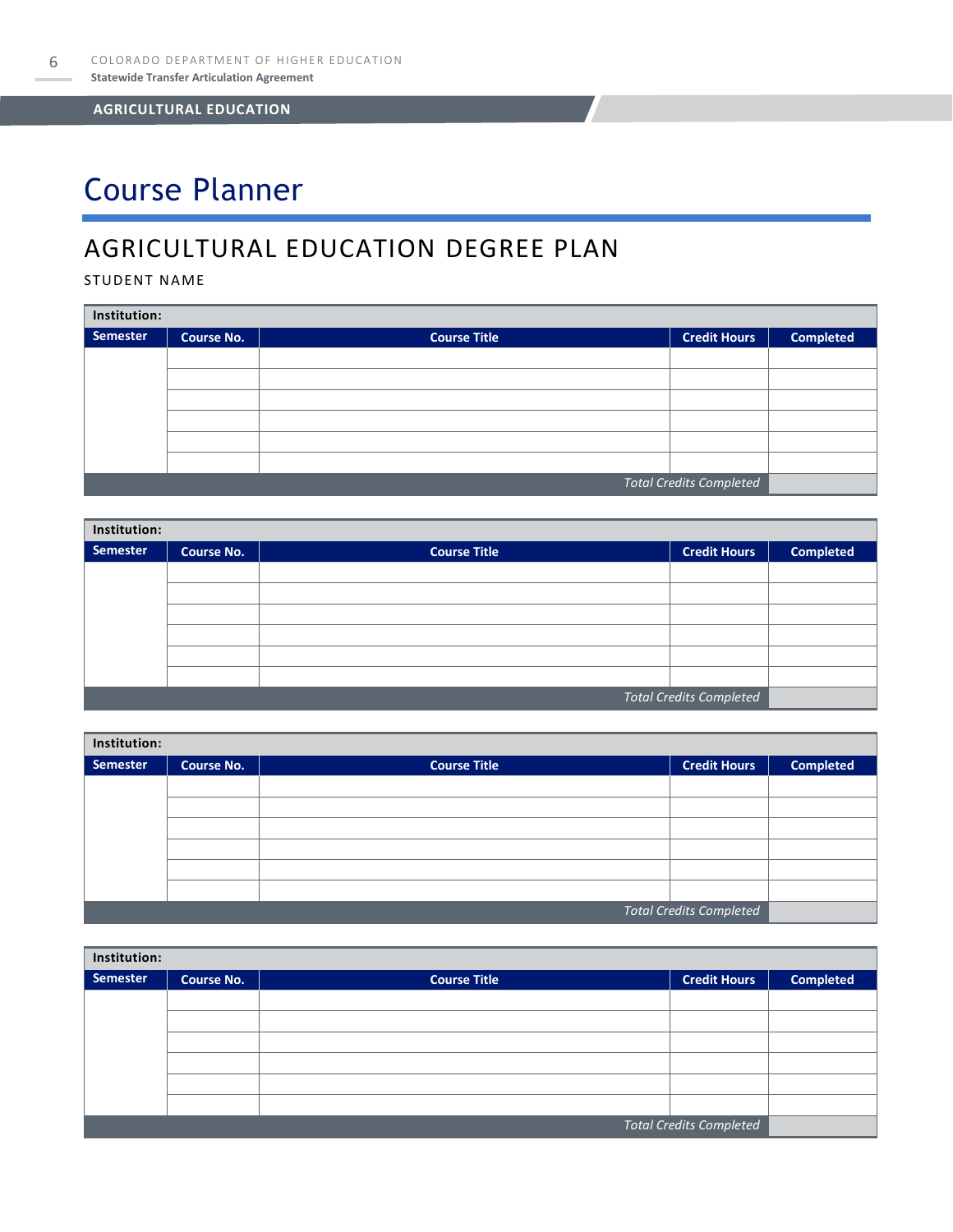7

### Contractual Language

#### **INTRODUCTION**

A statewide transfer articulation agreement identifies the community college courses students need to take in order to graduate from a community college with a 60-credit Associate of Arts (AA) or Associate of Science (AS) degree with designation (DwD). Students are responsible for informing the admissions counselor or transfer advisor at their receiving four-year institution that they are completing a DwD.

It is important for students to understand that completion of an AA or AS degree within two years requires them to complete an average of 15 credits per semester (or 30 credits per year). Also, research shows that students who take classes in their major area within their first 30 credit hours are more likely to persist and graduate.

The guarantees and limitations below describe the minimum requirements to which all participating institutions have agreed. Students who believe an institution is not meeting the guarantees described below can file a complaint with the [CDHE.](https://highered.colorado.gov/filing-student-complaint)

#### **GUARANTEES**

Students who complete a DwD pursuant to the prescribed curriculum in this statewide transfer articulation agreement **and** pass all 60 credits with a C- or higher **and** are admitted to the receiving institution's corresponding degree program (see cover page) are guaranteed the following:

- 1. Junior standing with no more than 60 remaining credits to meet the graduation requirements for the baccalaureate degree program covered by this articulation agreement.
- 2. Completion of the receiving institution's lower division general education requirements as defined by the GT Pathways curriculum.
- 3. The same graduation requirements as students who begin and complete this degree program at the four-year institution.
- 4. Admission to all Colorado public baccalaureate awarding institutions (*except* Colorado School of Mines) is guaranteed to applicants who have completed any AA or AS degree from a Colorado public two-year institution after high school graduation, provided certain requirements are met. To see these requirements, please refer to the Colorado Commission on Higher Education's [Admissions](https://highered.colorado.gov/sites/highered/files/2020-03/i-partf_0.pdf)  [Standards Policy](https://highered.colorado.gov/sites/highered/files/2020-03/i-partf_0.pdf), section titled "Guaranteed Transfer Admissions" [here.](https://highered.colorado.gov/educators/policy-funding/cche-policies-procedures) Please note: Students transferring to a University of Colorado institution (Boulder, Colorado Springs, Denver) must satisfy the CU System's MAPS (Minimum Academic Preparation Standards) requirement.
- 5. Per the Commission's [Prior Learning Assessment](https://highered.colorado.gov/Publications/Policies/Current/i-partx.pdf) policy, section 2.07, and pursuant to Colorado Revised Statutes §23-1-108 (7)(b)(II)(A), "a state institution of higher education that admits as a junior a student who holds an associate of arts degree, associate of applied science degree, or associate of science degree that is the subject of a statewide degree transfer agreement shall not require the student to complete any additional courses to fulfill general education requirements", and that the receiving institution of higher education is responsible for the total cost of tuition "for any credit hours that exceed the total credit hours required for a native student or that extend the total time to receive the degree beyond that required for a native student".
- 6. The Commission's Prior Learning Assessment policy also states "every Colorado public institution of higher education shall accept in transfer from within the institution and from other state institutions of higher education prior learning assessment credit awarded for GT Pathways requirements" (section 3.01), and "Colorado public institutions of higher education shall not prohibit students from meeting general education/GT Pathways requirements with prior learning assessment credit" (section 3.02).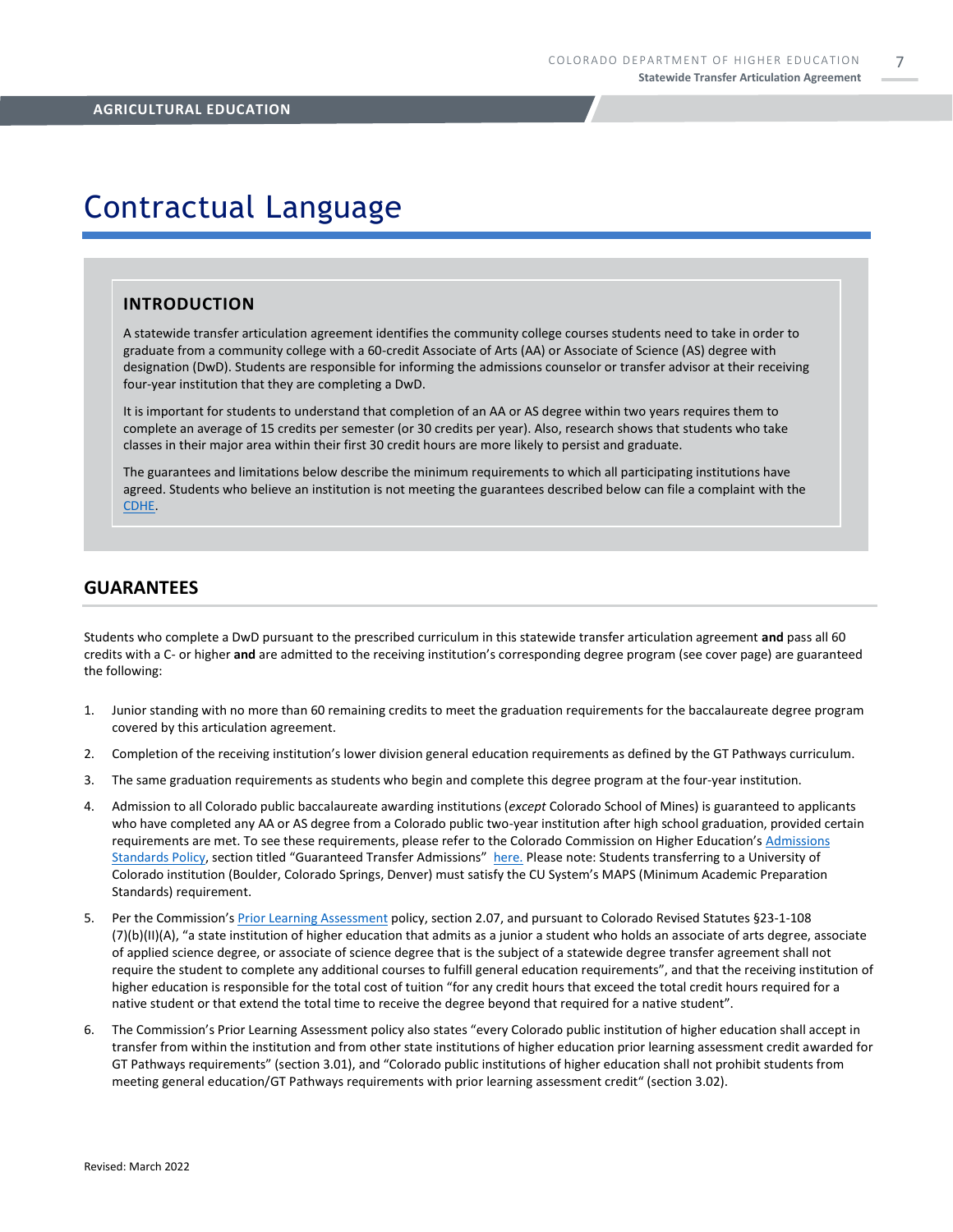#### **LIMITATIONS**

- 1. Students must meet all admission and application requirements at the receiving institution including the submission of all required documentation by stated deadlines. Students are advised to consult with the Office of Admissions at the institution to which they intend to transfer.
- 2. Only courses with grades of C- or higher are guaranteed to transfer.
- 3. Admission to a receiving institution does not guarantee enrollment in a specific degree program. Some programs at receiving institutions have controlled entry due either to space limitations or academic requirements.
- 4. The credit and course transfer guarantees described in this agreement apply to the specific degree programs covered by this agreement (see cover page). If the student changes majors, receiving institutions will evaluate application of the courses designated in this agreement to other degree programs on a course-by-course basis.
- 5. Students are allowed to use credits awarded by exam, such as AP (Advanced Placement) and IB (International Baccalaureate), as long as those exams are listed on the exam table[s here,](https://highered.colorado.gov/get-credit-for-what-you-already-know) or may use challenge exams to fulfill GT Pathways requirements (not necessarily major requirements) and those credits are guaranteed to transfer and apply to GT Pathways requirements at the receiving institution per the Colorado Commission on Higher Education's Policy I, X: Prior Learning Assessment. See the entire [policy](https://highered.colorado.gov/Publications/Policies/Current/i-partx.pdf) for more information.
- 6. The receiving institution shall accept all applicable credits earned within ten years of transfer to the receiving institution. Credits earned more than ten years earlier will be evaluated on a course-by-course basis.
- 7. All the courses a student needs to take in the associate degree program covered by this statewide transfer articulation agreement are listed in the prescribed curriculum. Course substitutions are allowed as long as the student and both the sending and receiving institutions agree to the substitution; such agreement should be documented in writing and the student should keep a copy until the baccalaureate degree is conferred. Note that if students substitute a course, then this is no longer a statewide agreement and some of the guarantees are only for the receiving institution that agreed to the substitution. **Any additional courses taken in the discipline covered by this agreement might not count toward the requirements of the major at the receiving institution.** Students can avoid this problem by taking no more courses in the discipline beyond those identified in the prescribed curriculum. STUDENTS SHOULD CONSULT THE PROGRAM ADVISOR AT THE RECEIVING INSTITUTION FOR GUIDANCE. Any advisement from an academic advisor should be obtained IN WRITING.
- Students seeking K-12 teacher licensure may not use this agreement because teacher preparation programs have different requirements for educator licensure.

*Because of the limitations above, students must consult with the Office of Admissions at the institution to which they are transferring.*

#### **Addendum to Agreement**

Students who do not complete an AA/AS degree can use the prescribed curriculum in a statewide transfer articulation agreement as a common advising guide for transfer to all public institutions that offer the designated bachelor's degree program. Please note the following:

- 1. Students are guaranteed application of general education courses completed with a C- or higher in the prescribed curriculum in this agreement up to the established maximum in each GT Pathways content area.
- 2. Except in special cases (e.g., the partial completion of a required sequence of courses or variation in the number of credit hours institutions award for course equivalents), students can expect that courses specified within the prescribed curriculum in this agreement, successfully completed with a C- or higher, will fulfill the relevant course requirements in the designated major.
- 3. Receiving institutions will evaluate all courses other than those specified in this agreement on a course-by-course basis.

Students transferring without a completed AA/AS degree must consult with the Office of Admissions at the institution to which they are transferring to review the issues identified above, and to make sure they meet all admission and application requirements at the receiving institution, including the submission of all required documentation by stated deadlines.

This agreement will be reviewed by disciplinary faculty no less frequently than every five years. *The agreement will remain in force until such time as it is formally modified or terminated.*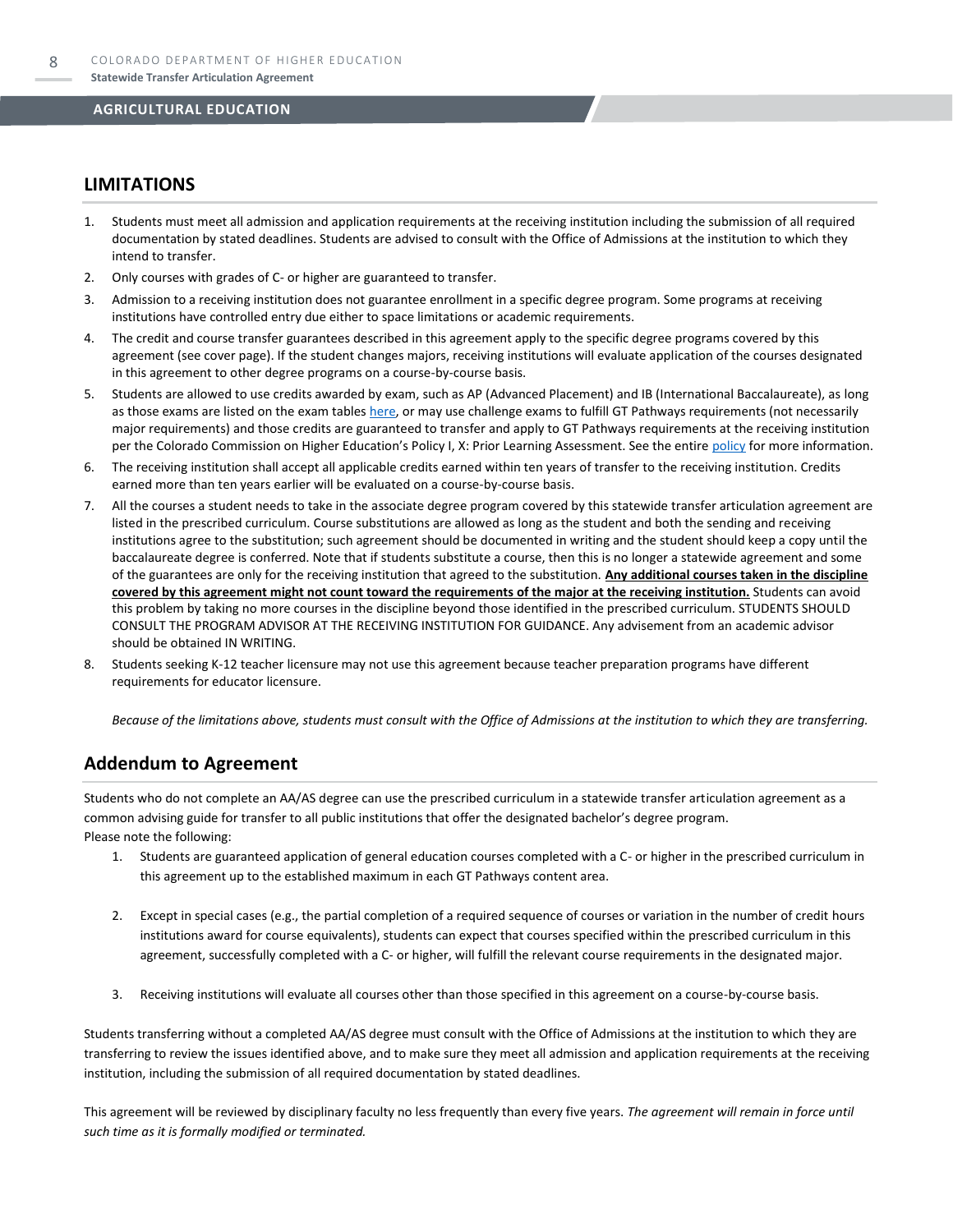The Department of Higher Education – in consultation with the General Education Council – may make minor technical changes to this agreement on behalf of participating institutions. The most current version of the agreement can be found on the [CDHE website.](https://highered.colorado.gov/transfer-degrees) Institutions that wish to join or withdraw from this agreement should consult the Division of Academic Affairs at the Colorado Department of Higher Education. Terms and processes are outlined in the Commission's policy on Statewide Transfer and GT Pathways, available at the [CDHE website.](https://highered.colorado.gov/educators/policy-funding/general-education-ge-council/gtpathways/transfer-agreements)

A paper or hard copy of this document may not be the most current version of the agreement—check th[e website](https://highered.colorado.gov/transfer-degrees) of the Colorado Department of Higher Education for the most current version.

*Signatures from institutional/system Chief Academic Officers for all participating institutions, as listed on the cover page, have signed this agreement. Signatures of Chief Academic Officers, who possess or have been delegated authority to enter into this agreement on behalf of their institution or institutions (in some cases by the institutional or system governing board), are on file in the Division of Academic Affairs at the Colorado Department of Higher Education.*